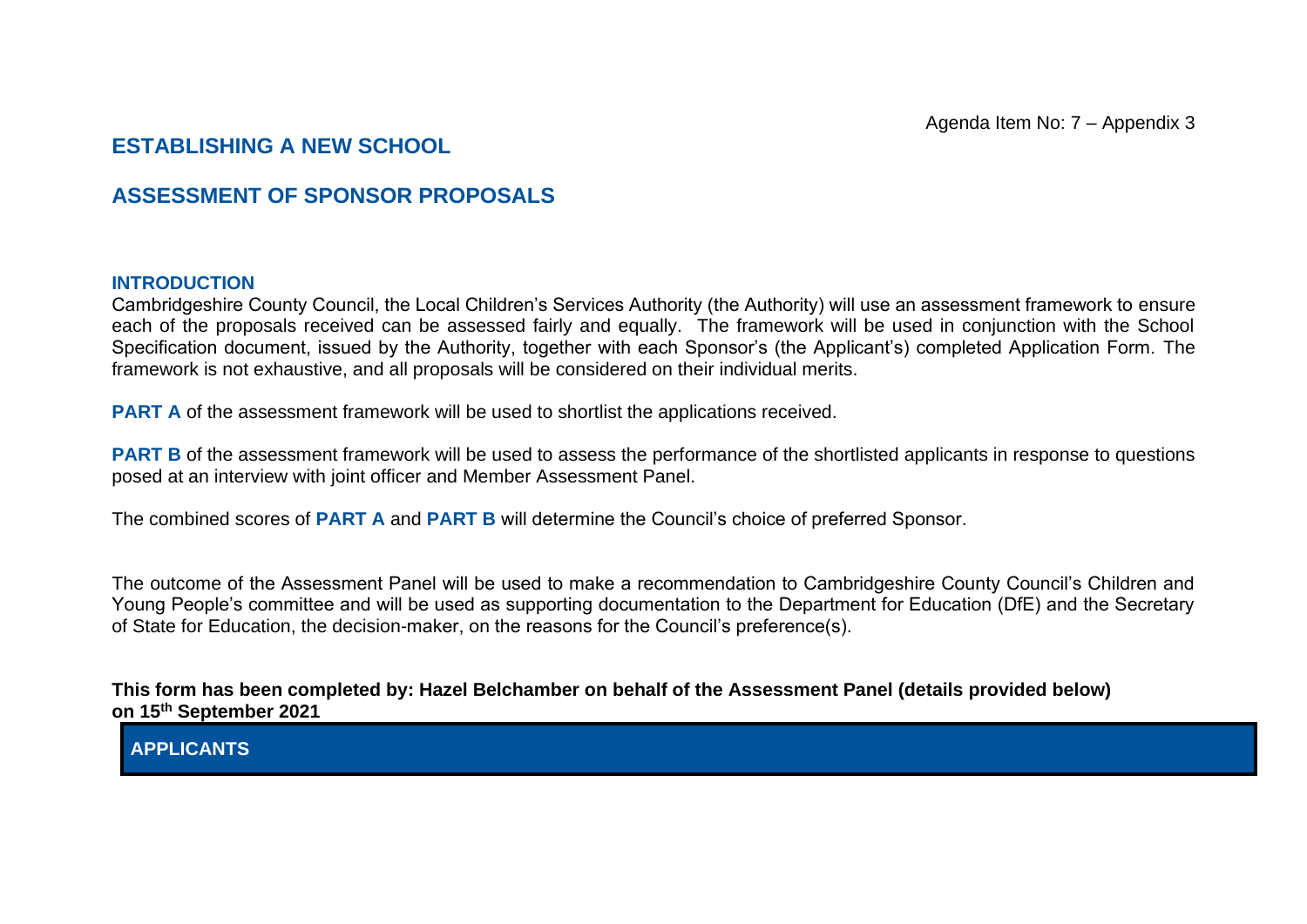- **1. Anglian Learning**
- **2. CPET**
- **3. United Learning**

| <b>ASSESSMENT PANEL</b>     |                                                                                             |
|-----------------------------|---------------------------------------------------------------------------------------------|
| <b>Hazel Belchamber</b>     | <b>Assistant Director: Education</b>                                                        |
| <b>Rosemarie Sadler</b>     | <b>Head of Service; School Intervention</b>                                                 |
| <b>Sue Bowman</b>           | <b>Improvement Adviser</b>                                                                  |
| <b>Clare Buckingham</b>     | Strategic Education Place Planning Manager (Cambridgeshire and Peterborough)                |
| <b>Rob Lewis</b>            | Area Education Officer (City and South Cambs)                                               |
| <b>Paula Durrant</b>        | 0-19 Places Planning and Sufficiency Officer                                                |
| <b>CCC Members</b>          |                                                                                             |
| <b>CIIr Briony Goodlife</b> | Chair and Committee Spokes, Children & Young People Committee (Labour Group)                |
| <b>CIIr Maria King</b>      | Vice Chair and Committee Spokes, Children & Young People Committee (Liberal Democrat Group) |
| <b>CIIr Simon Bywater</b>   | Committee Spokes, Children & Young People Committee (Conservative Group)                    |
| <b>CIIr Simone Taylor</b>   | Committee Spokes, Children & Young People Committee (Independent Group)                     |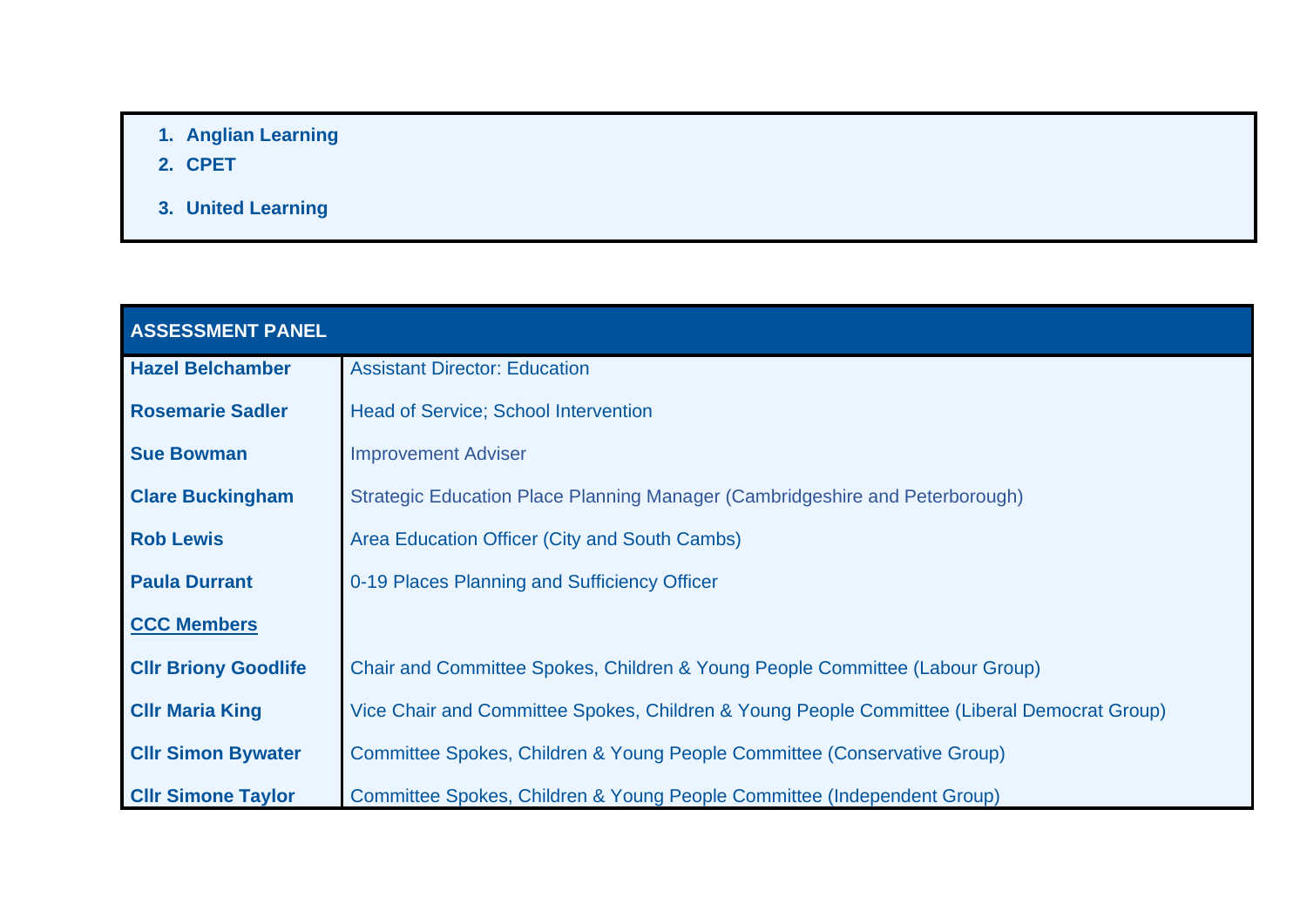| <b>CIIr Anna Bradnam</b> | Local Member for Waterbeach |
|--------------------------|-----------------------------|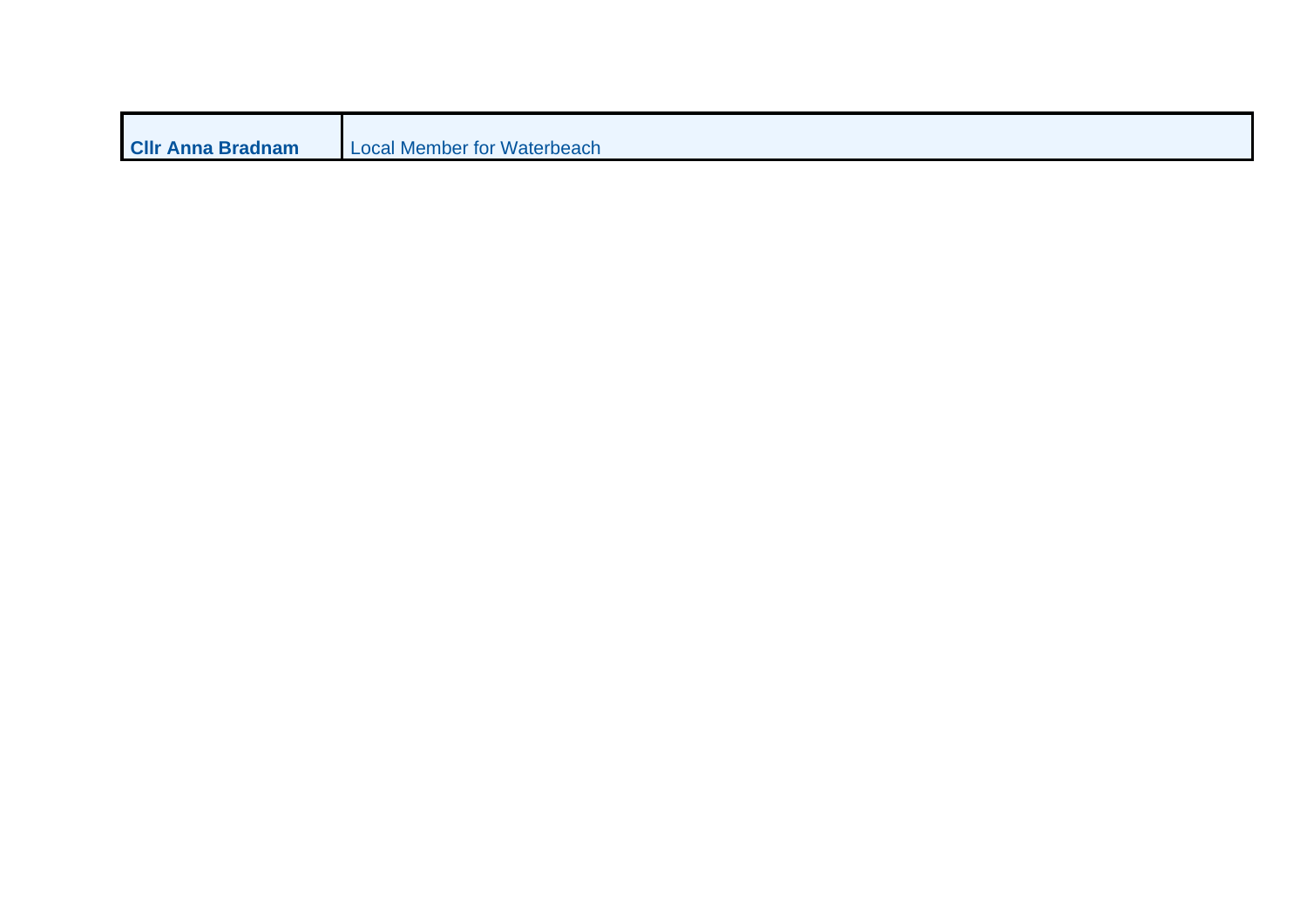|                | <b>SCORING CRITERIA</b>                                                                                                                                                                                                                                                                                                                                                                                                                                                                                                                                                           |
|----------------|-----------------------------------------------------------------------------------------------------------------------------------------------------------------------------------------------------------------------------------------------------------------------------------------------------------------------------------------------------------------------------------------------------------------------------------------------------------------------------------------------------------------------------------------------------------------------------------|
| 3              | The evidence and argument contained in the application is excellent.<br>The Potential Provider's response enables the evaluator to have a comprehensive understanding of how the<br>requirement will be met.<br>The evaluator can clearly identify comprehensive evidence that the response given will deliver all stated<br>requirements.<br>The response also demonstrates how relevant added value will be provided.                                                                                                                                                           |
| 2 <sup>2</sup> | The evidence and argument contained in the application is 'good'<br>The Potential Provider's response enables the evaluator to have a good understanding of how the requirement will<br>be met. The evaluator can clearly identify evidence that the response given will deliver all stated requirements.                                                                                                                                                                                                                                                                         |
| 1              | The evidence and argument contained in the application is 'adequate'.<br>The Potential Provider's response enables the evaluator to have an understanding of how the requirement will be<br>met. The evaluator can identify sufficient evidence that the response given will deliver all stated requirements<br>although the response is either lacking in depth or is inconsistent in some aspects.                                                                                                                                                                              |
| $\bf{0}$       | The evidence and argument contained in the application is 'inadequate'.<br>The Potential Provider's response <b>does not</b> enable the evaluator to have a clear understanding of how the<br>requirement will be met. The evaluator <b>cannot</b> clearly identify that the response given will deliver all stated<br>requirements due to insufficient evidence, the Potential Provider's response shows limited understanding and/or<br>omissions<br>The evaluator believes that Potential Provider has failed to either answer the question or provide a relevant<br>response. |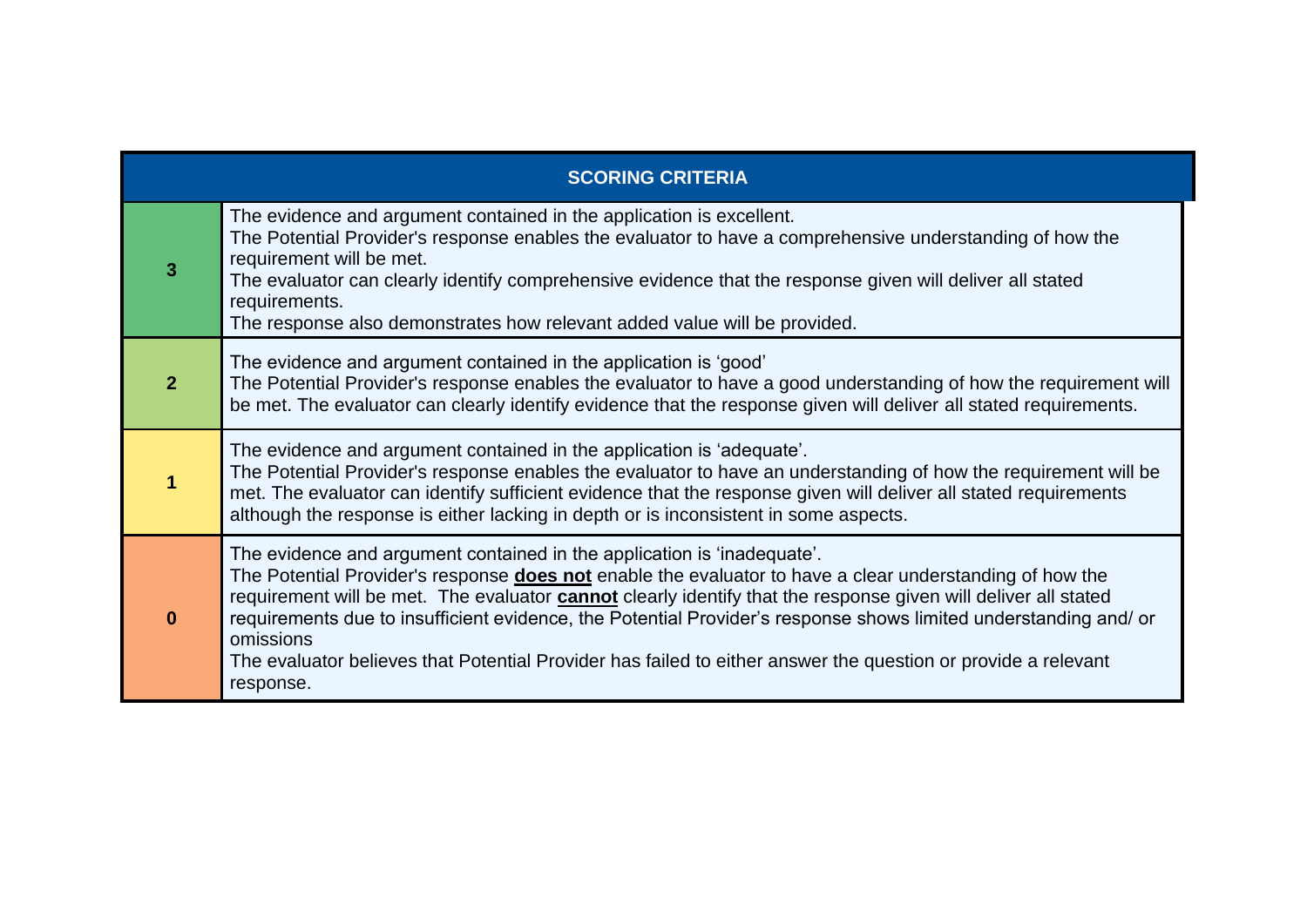|                            | <b>SCHOOL SPONSOR EVALUATION MATRIX (PART A)</b>                                                                                                                                          |                                                     |                |                              |   |   |   |
|----------------------------|-------------------------------------------------------------------------------------------------------------------------------------------------------------------------------------------|-----------------------------------------------------|----------------|------------------------------|---|---|---|
|                            |                                                                                                                                                                                           |                                                     |                |                              |   |   |   |
| <b>Type</b>                | <b>Assessment Criteria</b>                                                                                                                                                                | <b>Total</b><br><b>Score</b><br>$%$ in<br>brackets) |                | <b>Proposer Scores (0-3)</b> |   |   |   |
|                            |                                                                                                                                                                                           |                                                     | $\overline{2}$ | 3                            | 4 | 5 | 6 |
| 30%                        | Applicant's Relevant Experience and<br>Background including experience of<br>establishing new schools.                                                                                    | 4.5 (15%)                                           |                |                              |   |   |   |
|                            | <b>Applicant's Education Vision.</b>                                                                                                                                                      | 2.5(8%)                                             |                |                              |   |   |   |
| <b>Written Application</b> | Applicant's capacity to deliver and<br>maintain school improvement including<br>proposals that will have a positive<br>impact on school standards underpinned<br>with practical examples. | 4.5(15%)                                            |                |                              |   |   |   |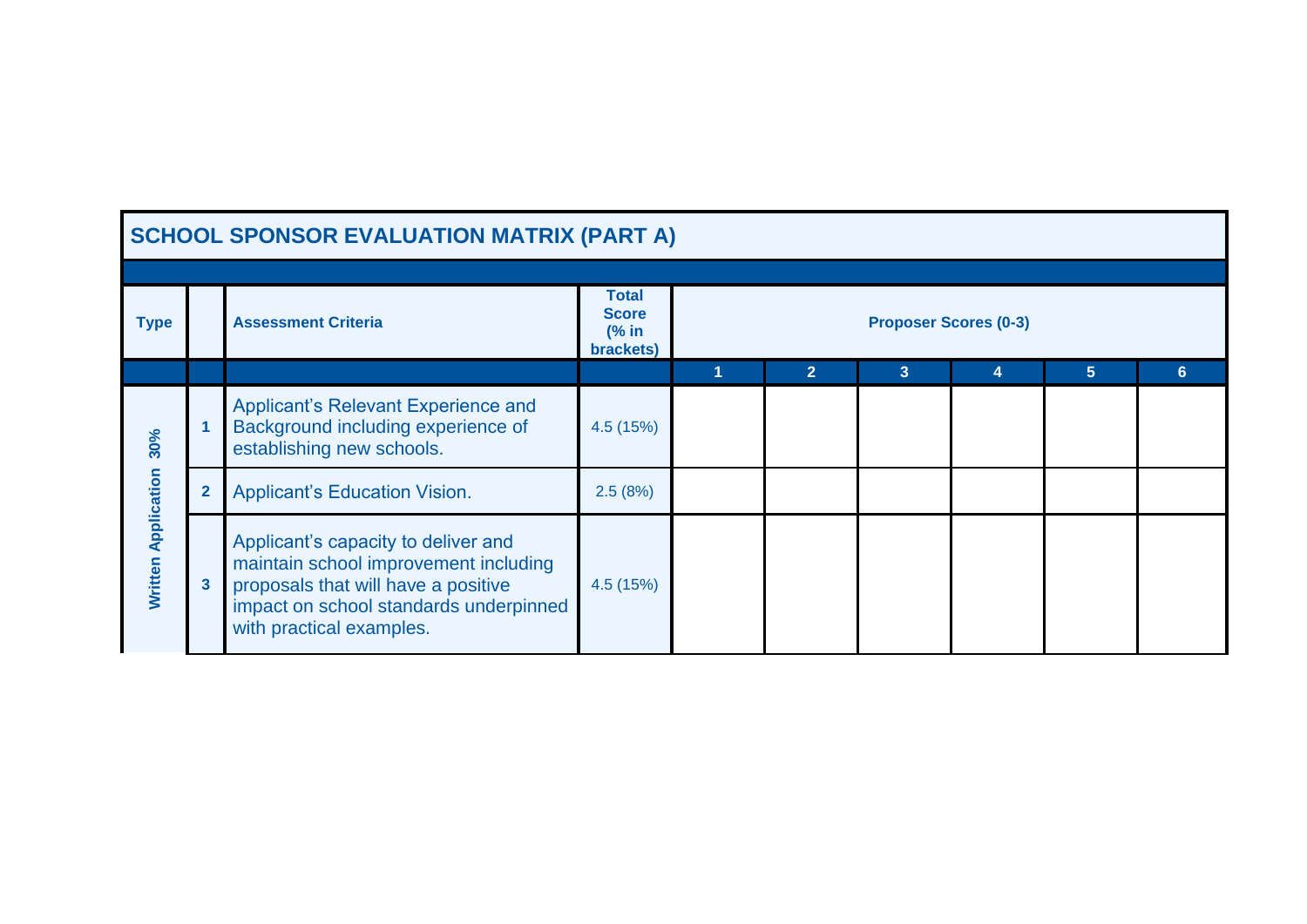| 4              | Applicant's understanding of the local<br>context within which the school will<br>operate.                                                                                                                                          | 3(10%)    |  |  |  |
|----------------|-------------------------------------------------------------------------------------------------------------------------------------------------------------------------------------------------------------------------------------|-----------|--|--|--|
| $5\phantom{a}$ | The plan for engaging with the local<br>community, demonstrating the<br>applicant's commitment that the school<br>will be an integral part of the local<br>community and will have an active long-<br>term role in its development. | 3(10%)    |  |  |  |
| $6\phantom{a}$ | Evidence of strong and effective school<br>leadership and management including<br>sound and effective governance<br>structures.                                                                                                     | 4 (13%)   |  |  |  |
| $\overline{7}$ | Organisational capacity and evidence of<br>sound financial management.                                                                                                                                                              | 4 (13%)   |  |  |  |
| 8              | Evidence of a well thought out strategic<br>implementation and development plan<br>for opening and growing the new school<br>including a financial plan and proposed<br>leadership and management structure.                        | 4.5 (15%) |  |  |  |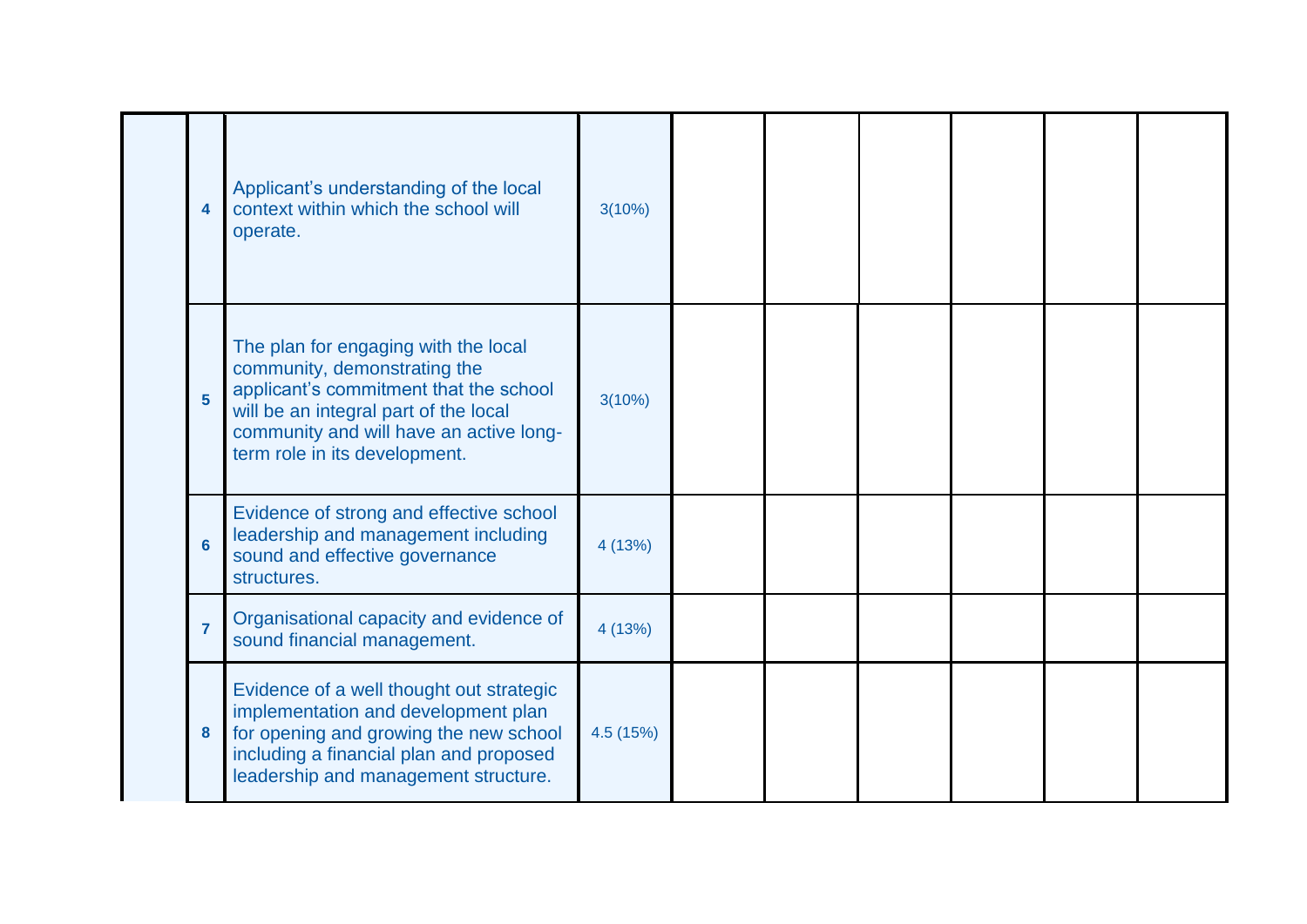|  |  | <b>Total Score (PART A)</b> | 30 |  |  |  |  |  |  |
|--|--|-----------------------------|----|--|--|--|--|--|--|
|--|--|-----------------------------|----|--|--|--|--|--|--|

| PART A EXPLANATION OF ASSESSMENT JUDGEMENT |                         |                    |  |  |  |
|--------------------------------------------|-------------------------|--------------------|--|--|--|
|                                            |                         |                    |  |  |  |
| <b>Name of Proposer</b>                    | <b>Anglian Learning</b> | <b>Shortlisted</b> |  |  |  |
| <b>Explanation of Scores</b>               |                         | YES / NO           |  |  |  |
| <b>Finance</b>                             |                         |                    |  |  |  |
|                                            |                         |                    |  |  |  |
| <b>Name of Proposer</b>                    | <b>CPET</b>             | <b>Shortlisted</b> |  |  |  |
| <b>Explanation of Scores</b>               |                         | YES / NO           |  |  |  |
| <b>Finance</b>                             |                         |                    |  |  |  |
|                                            |                         |                    |  |  |  |
| <b>Name of Proposer</b>                    | <b>United Learning</b>  | <b>Shortlisted</b> |  |  |  |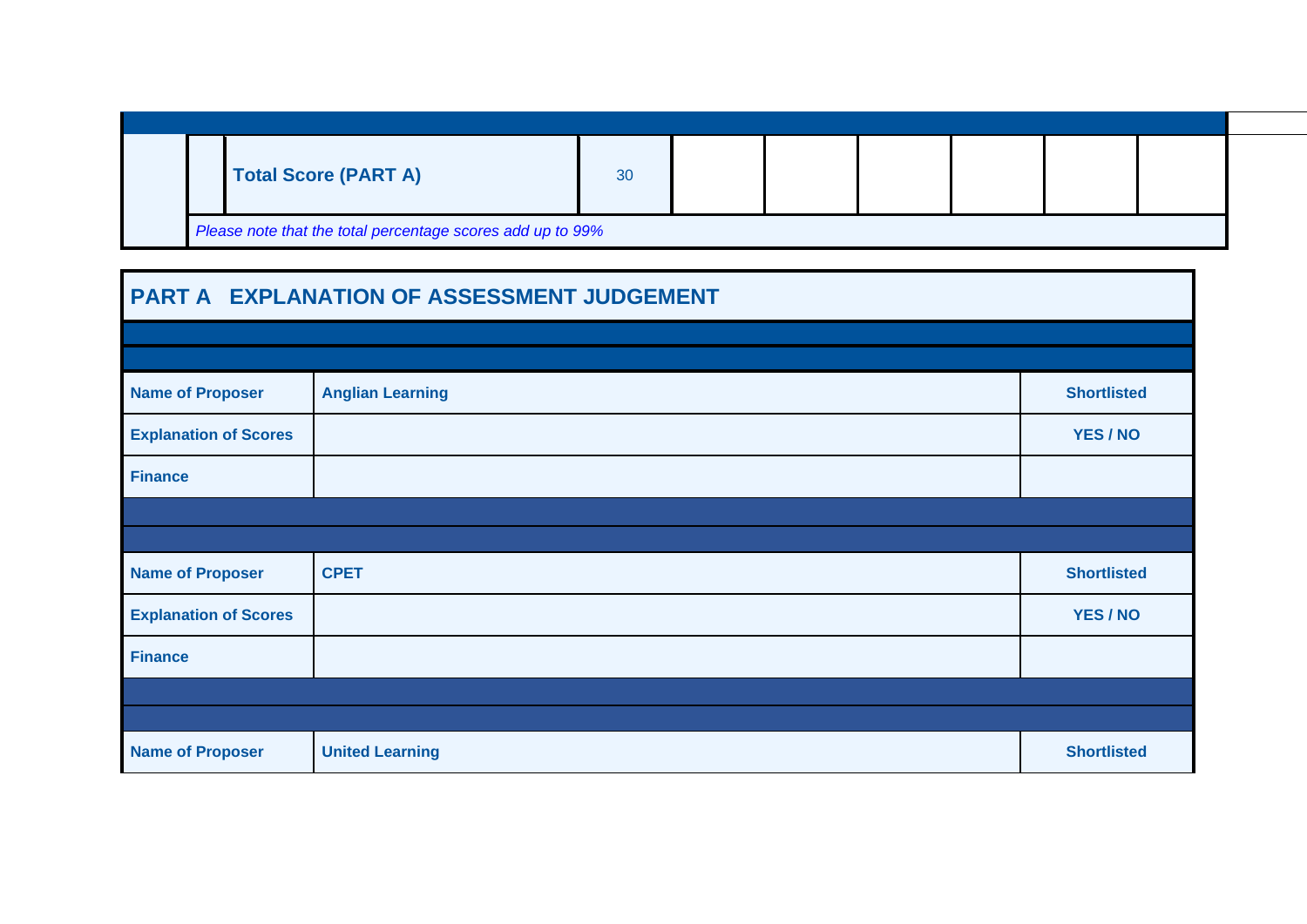| <b>Explanation of Scores</b> | YES / NO |
|------------------------------|----------|
| <b>Finance</b>               |          |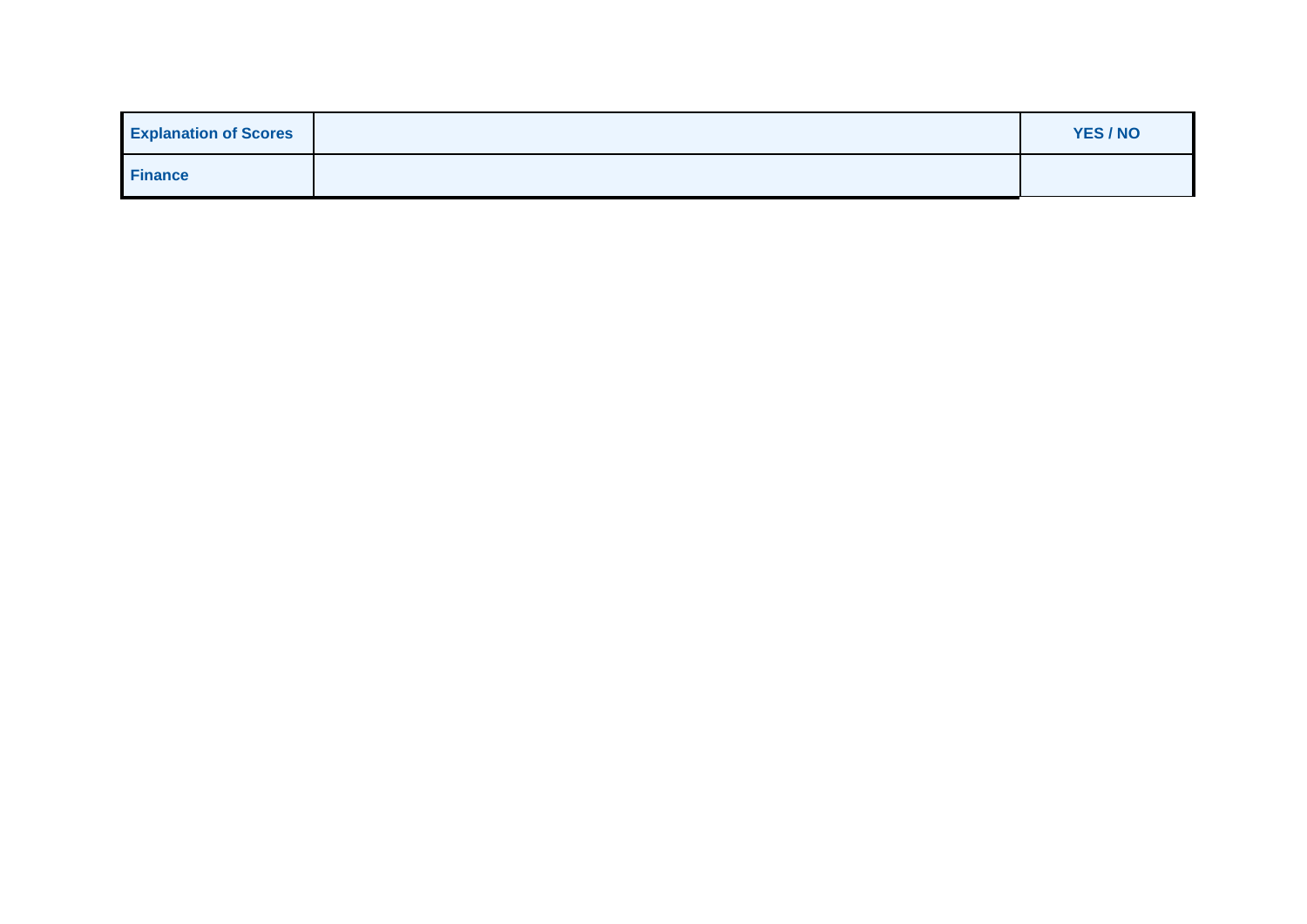|               |                | <b>SCHOOL SPONSOR EVALUATION MATRIX (PART B - SHORTLISTED PROPOSALS)</b>                                                                                |                            |   |                |                |                                    |                |                |
|---------------|----------------|---------------------------------------------------------------------------------------------------------------------------------------------------------|----------------------------|---|----------------|----------------|------------------------------------|----------------|----------------|
|               |                |                                                                                                                                                         |                            |   |                |                |                                    |                |                |
| <b>Type</b>   |                | <b>Assessment Questions</b>                                                                                                                             | % of Total<br><b>Score</b> |   |                |                | <b>Shortlisted Proposer Scores</b> |                |                |
|               |                |                                                                                                                                                         |                            | 1 | 2 <sup>1</sup> | $\overline{3}$ | 4                                  | 5 <sup>1</sup> | 6 <sup>1</sup> |
|               |                | Response to scrutiny of the implementation plan<br>for opening the new school.                                                                          | 16.25<br>$(23.21)\%$       |   |                |                |                                    |                |                |
|               | $\overline{2}$ | What differentiates the proposal from those of<br>other proposers?                                                                                      | 16.25<br>(23.21%           |   |                |                |                                    |                |                |
| Interview 70% | 3              | Plan for dealing with the transition from opening<br>with one year group through to filling the school                                                  | 16.25<br>$(23.21\%)$       |   |                |                |                                    |                |                |
|               | 4              | Capacity and capability in terms of governance,<br>finance and resources                                                                                | 2.5<br>(3.57%)             |   |                |                |                                    |                |                |
|               | 5              | Strategy/mechanisms proposed for championing<br>the needs of vulnerable children and proposals<br>for narrowing the attainment gap in<br>Cambridgeshire | 16.25<br>$(23.21\%)$       |   |                |                |                                    |                |                |
|               |                |                                                                                                                                                         |                            |   |                |                |                                    |                |                |
|               |                | <b>Total Score (PART B)</b>                                                                                                                             | 70                         |   |                |                |                                    |                |                |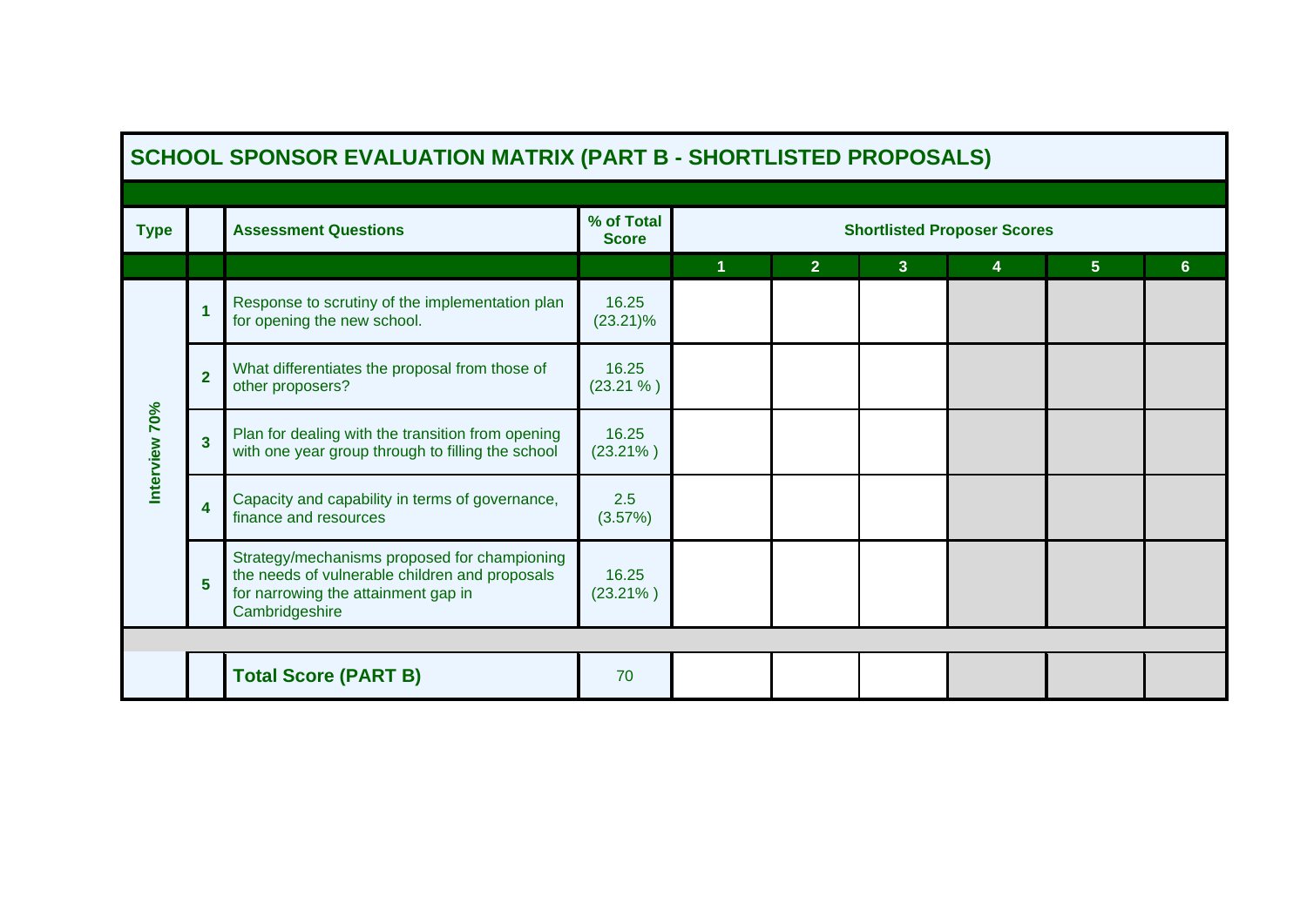| <b>PART B</b>                | <b>EXPLANATION OF ASSESSMENT JUDGEMENT</b> |
|------------------------------|--------------------------------------------|
|                              |                                            |
| <b>Name of Proposer</b>      | <b>Anglian Learning</b>                    |
| <b>Explanation of Scores</b> | $\bullet$                                  |
|                              |                                            |
| <b>Name of Proposer</b>      | <b>CPET</b>                                |
| <b>Explanation of Scores</b> |                                            |
|                              |                                            |
| <b>Name of Proposer</b>      | <b>United Learning</b>                     |
| <b>Explanation of Scores</b> |                                            |
|                              |                                            |

| <b>SCHOOL SPONSOR EVALUATION MATRIX (PART A SCORE + PART B SCORE)</b> |                           |                                 |
|-----------------------------------------------------------------------|---------------------------|---------------------------------|
|                                                                       |                           |                                 |
| <b>Name of Shortlisted Proposer</b>                                   | <b>Maximum</b><br>Score % | Total Score (Part A) + (Part B) |
|                                                                       |                           |                                 |
| <b>Anglian Learning</b>                                               | 100%                      |                                 |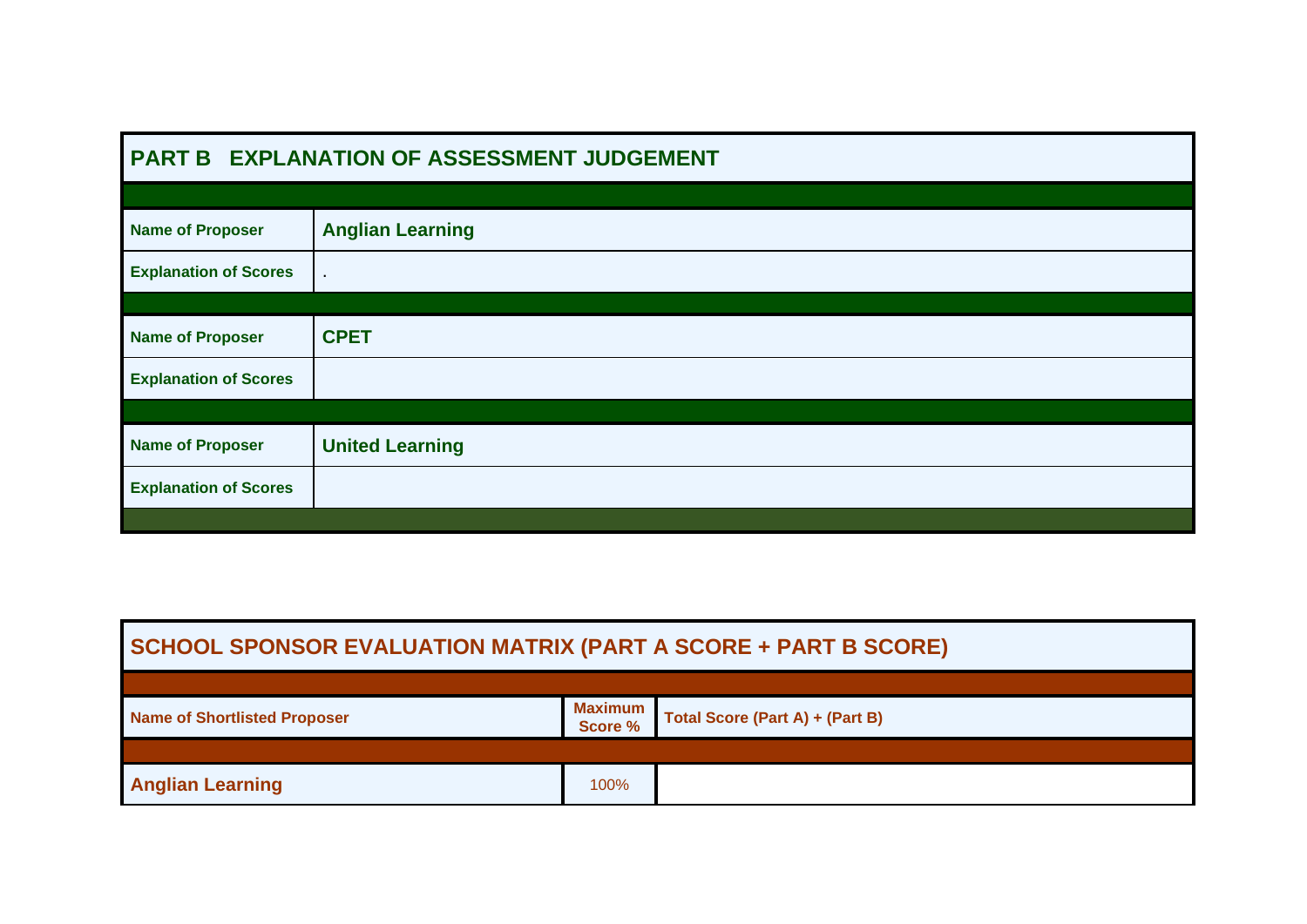| <b>CPET</b>            | 100% |  |
|------------------------|------|--|
| <b>United Learning</b> | 100% |  |
|                        | 100% |  |

| <b>PANEL DECISION</b>            |  |  |
|----------------------------------|--|--|
|                                  |  |  |
| <b>Name of Preferred Sponsor</b> |  |  |
| <b>Reasons</b>                   |  |  |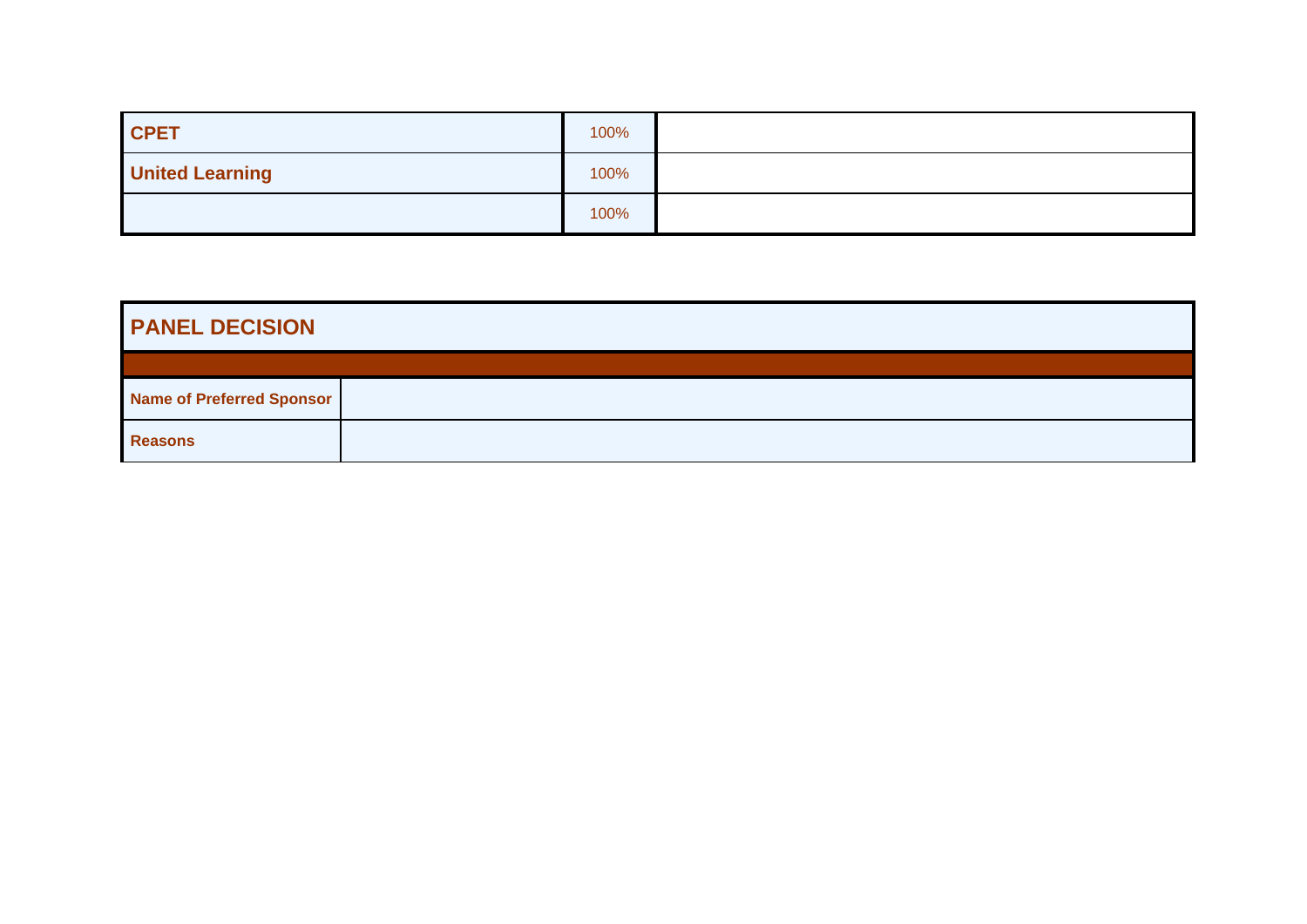|              | <b>SPECIFICATION REQUIREMENTS</b>                                                                                                                                                                                                                                                                                   | <b>ISSUES DECISION MAKERS SHOULD CONSIDER</b>                                                                                                                                                                                                                       |
|--------------|---------------------------------------------------------------------------------------------------------------------------------------------------------------------------------------------------------------------------------------------------------------------------------------------------------------------|---------------------------------------------------------------------------------------------------------------------------------------------------------------------------------------------------------------------------------------------------------------------|
| 1            | <b>APPLICANT'S RELEVANT EXPERIENCE AND BACKGROUND</b>                                                                                                                                                                                                                                                               |                                                                                                                                                                                                                                                                     |
|              | Information about the organisation/group.<br>Further details of the organisation/group.<br>Existing provider details (if stated).                                                                                                                                                                                   | Does the applicant have experience in establishing and running primary<br>schools?<br>Have any relevant Ofsted reports been checked and, if so, what do they<br>indicate?<br>Are there any concerns, at this stage, relating to the Applicant (include<br>details)? |
|              |                                                                                                                                                                                                                                                                                                                     |                                                                                                                                                                                                                                                                     |
| $\mathbf{2}$ | <b>APPLICANT'S EDUCATION VISION</b>                                                                                                                                                                                                                                                                                 |                                                                                                                                                                                                                                                                     |
|              | An ambitious vision for the school, with high expectations for what<br>every pupil and teacher can achieve and high standards for quality<br>and performance.<br>Engagement with parents and carers in supporting pupils'<br>achievement, behaviour and safety and their moral, social and<br>cultural development. | Has the applicant demonstrated that they have met the basic minimum<br>standard for further consideration?<br>Has the Applicant provided any evidence of added value?                                                                                               |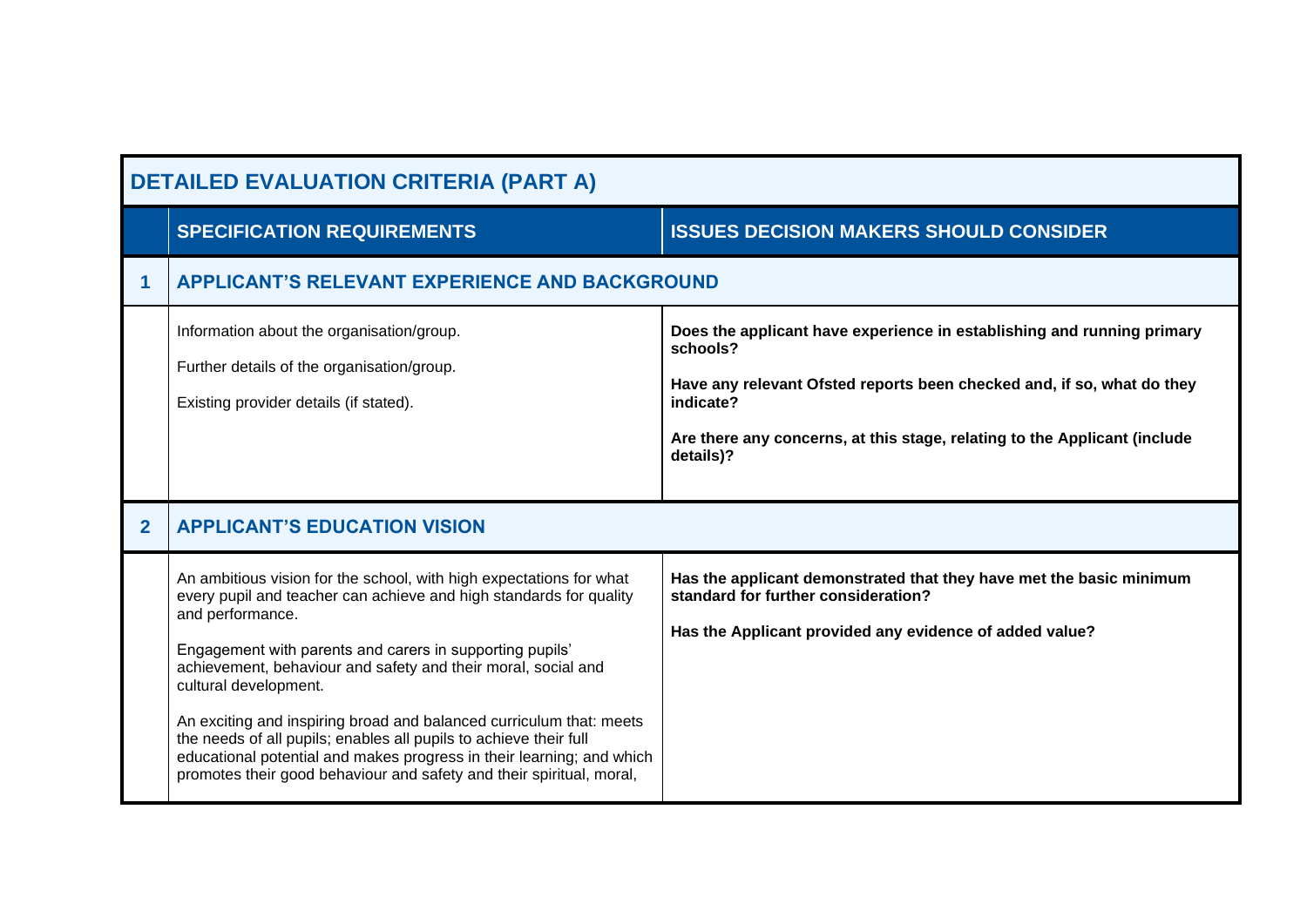|                         | <b>DETAILED EVALUATION CRITERIA (PART A)</b>                                                                                                                                                                                                                                                                                                                                                                                                                                                                                                                                                                                                                                                                                                                                                                                                                                                                                                                                                                                                                                           |                                                                                                                                                                                                                                                                                                                                                                                                                                                                                                                                                                                                                                                                 |  |
|-------------------------|----------------------------------------------------------------------------------------------------------------------------------------------------------------------------------------------------------------------------------------------------------------------------------------------------------------------------------------------------------------------------------------------------------------------------------------------------------------------------------------------------------------------------------------------------------------------------------------------------------------------------------------------------------------------------------------------------------------------------------------------------------------------------------------------------------------------------------------------------------------------------------------------------------------------------------------------------------------------------------------------------------------------------------------------------------------------------------------|-----------------------------------------------------------------------------------------------------------------------------------------------------------------------------------------------------------------------------------------------------------------------------------------------------------------------------------------------------------------------------------------------------------------------------------------------------------------------------------------------------------------------------------------------------------------------------------------------------------------------------------------------------------------|--|
|                         | <b>SPECIFICATION REQUIREMENTS</b>                                                                                                                                                                                                                                                                                                                                                                                                                                                                                                                                                                                                                                                                                                                                                                                                                                                                                                                                                                                                                                                      | <b>ISSUES DECISION MAKERS SHOULD CONSIDER</b>                                                                                                                                                                                                                                                                                                                                                                                                                                                                                                                                                                                                                   |  |
|                         | social and cultural development.<br>A commitment to equal opportunities and ensure the proposal will<br>provide access for all.                                                                                                                                                                                                                                                                                                                                                                                                                                                                                                                                                                                                                                                                                                                                                                                                                                                                                                                                                        |                                                                                                                                                                                                                                                                                                                                                                                                                                                                                                                                                                                                                                                                 |  |
| $\overline{\mathbf{3}}$ | <b>STANDARDS UNDERPINNED WITH PRACTICAL EXAMPLES</b>                                                                                                                                                                                                                                                                                                                                                                                                                                                                                                                                                                                                                                                                                                                                                                                                                                                                                                                                                                                                                                   | CAPACITY TO DELIVER SCHOOL IMPROVEMENT INCLUDING PROPOSALS THAT WILL IMPACT ON SCHOOL                                                                                                                                                                                                                                                                                                                                                                                                                                                                                                                                                                           |  |
|                         | To engage and motivate pupils to learn and foster their curiosity and<br>enthusiasm for learning and to enable pupils to develop skills in<br>reading, writing, communication and mathematics.<br>To monitor and evaluate the quality of teaching and other support<br>provided for pupils with a range of aptitudes and needs, including<br>disabled pupils and those who have special educational needs, so<br>that their learning improves.<br>To ensure teachers' expectations, reflected in their teaching and<br>planning, including curriculum planning, are sufficiently high to<br>extend the previous knowledge, skills and understanding of all pupils<br>in a range of lessons and activities over time.<br>To facilitate well-judged teaching strategies, including setting<br>challenging tasks matched to pupils' learning needs, successfully<br>engage all pupils in their learning.<br>To ensure pupils understand how to improve their learning as a result<br>of frequent, detailed and accurate feedback from teachers following<br>assessment of their learning. | Has the applicant demonstrated that they have met the basic minimum<br>standard for further consideration?<br>Has the Applicant provided any evidence of added value?<br>How would the proposal contribute to raising the standard of educational<br>provision in the area?<br>How would the proposal lead to improved attainment for children? In<br>particular how robust is the content of the proposal in this respect?<br>Will the proposed school provide a balanced and broadly-based curriculum,<br>as required in Section 78 of the Education Act 2002?<br>Will the proposed school provide the National Curriculum and Religious<br><b>Education?</b> |  |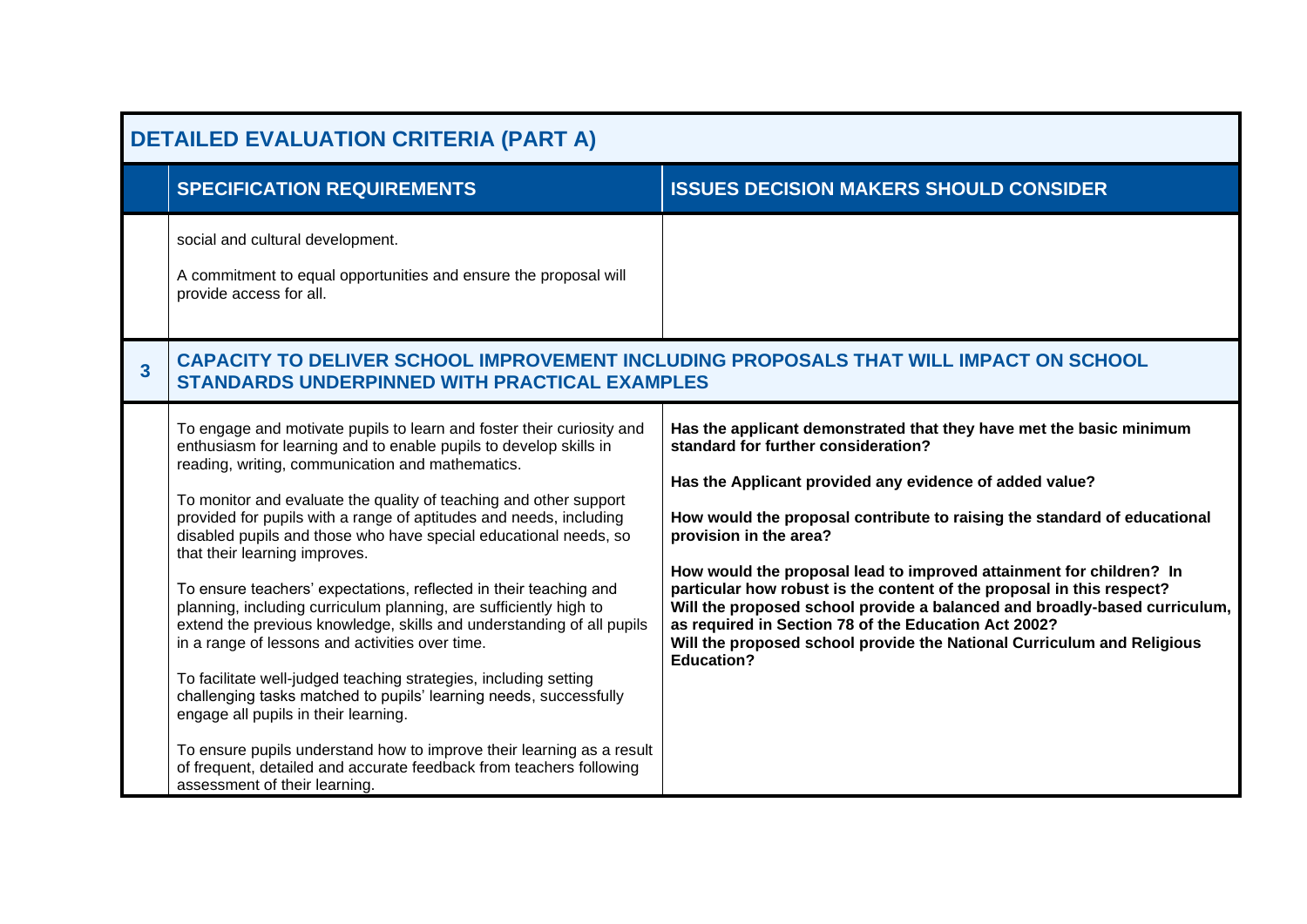|   | <b>DETAILED EVALUATION CRITERIA (PART A)</b>                                                                                                                                                                                                                                                                                                                                                                                                                                                                                                                                                                                                          |                                                                                                                                                                       |  |
|---|-------------------------------------------------------------------------------------------------------------------------------------------------------------------------------------------------------------------------------------------------------------------------------------------------------------------------------------------------------------------------------------------------------------------------------------------------------------------------------------------------------------------------------------------------------------------------------------------------------------------------------------------------------|-----------------------------------------------------------------------------------------------------------------------------------------------------------------------|--|
|   | <b>SPECIFICATION REQUIREMENTS</b>                                                                                                                                                                                                                                                                                                                                                                                                                                                                                                                                                                                                                     | <b>ISSUES DECISION MAKERS SHOULD CONSIDER</b>                                                                                                                         |  |
|   | To maximise the pace and depth of learning through teachers'<br>monitoring of learning during lessons and any consequent actions in<br>response to pupils' feedback.<br>To enable pupils to develop the skills to learn for themselves, where<br>appropriate, including setting appropriate homework to develop their<br>understanding.<br>To make learning as successful as possible through the appropriate<br>use of Information Communication Technology (ICT) in all areas of<br>the curriculum, and through the analysis of pupils' performance data<br>to monitor their progress and plan appropriate provision for<br>individuals and groups. |                                                                                                                                                                       |  |
| 4 | UNDERSTANDING OF THE LOCAL CONTEXT WITHIN WHICH THE SCHOOL WILL OPERATE.                                                                                                                                                                                                                                                                                                                                                                                                                                                                                                                                                                              |                                                                                                                                                                       |  |
|   | A researched understanding of the local area that the new school will<br>serve, including the local demographics, local services, transport<br>links and patterns of employment<br>How will the new school cater for the specific needs of the<br>community that it will serve.<br>An understanding of the other local schools and any partnerships<br>that exist between these schools.                                                                                                                                                                                                                                                              | Has the applicant demonstrated that they have met the basic minimum<br>standard for further consideration?<br>Has the Applicant provided any evidence of added value? |  |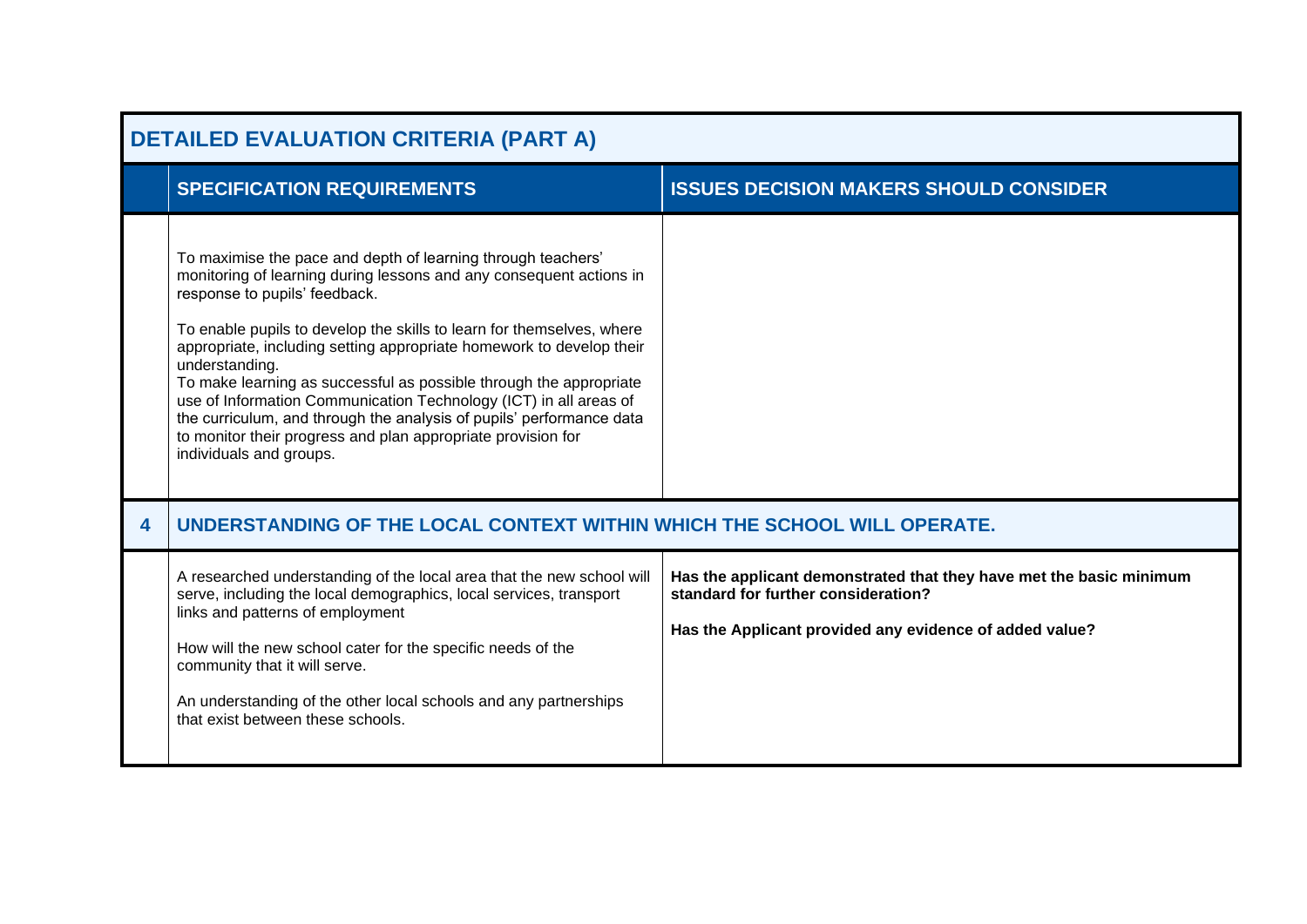|   | <b>DETAILED EVALUATION CRITERIA (PART A)</b>                                                                                                                                                                                                                                                                                                                                                                                                                                                                                                                                                                                                                                                                                                                                                                                                                                                                                                                                                                                                                                                                                                                                                                                                                                                                                                                                                                  |                                                                                                                                                                       |  |
|---|---------------------------------------------------------------------------------------------------------------------------------------------------------------------------------------------------------------------------------------------------------------------------------------------------------------------------------------------------------------------------------------------------------------------------------------------------------------------------------------------------------------------------------------------------------------------------------------------------------------------------------------------------------------------------------------------------------------------------------------------------------------------------------------------------------------------------------------------------------------------------------------------------------------------------------------------------------------------------------------------------------------------------------------------------------------------------------------------------------------------------------------------------------------------------------------------------------------------------------------------------------------------------------------------------------------------------------------------------------------------------------------------------------------|-----------------------------------------------------------------------------------------------------------------------------------------------------------------------|--|
|   | <b>SPECIFICATION REQUIREMENTS</b>                                                                                                                                                                                                                                                                                                                                                                                                                                                                                                                                                                                                                                                                                                                                                                                                                                                                                                                                                                                                                                                                                                                                                                                                                                                                                                                                                                             | <b>ISSUES DECISION MAKERS SHOULD CONSIDER</b>                                                                                                                         |  |
| 5 | THE PLAN FOR ENGAGING THE LOCAL COMMUNITY AND SUPPORT FOR PARTNERSHIP WORKING.                                                                                                                                                                                                                                                                                                                                                                                                                                                                                                                                                                                                                                                                                                                                                                                                                                                                                                                                                                                                                                                                                                                                                                                                                                                                                                                                |                                                                                                                                                                       |  |
|   | A detailed and coherent plan for early engagement with the potential<br>parents of the children who will be likely to attend the new school.<br>The sponsor should demonstrate a willingness to spend considerable<br>time and effort engaging with these parents, and a plan to meet with<br>those parents who prove to be harder to reach.<br>A willingness to work in collaboration with other service providers and<br>stakeholders to reach sustainable and mutually beneficial and<br>acceptable solutions. This may require some flexibility around the<br>management and organisation of the school.<br>To make an active contribution to school-to-school support; including<br>peer-to-peer support, network/cluster/partnership working, and the<br>sharing of good practice in order to improve aspirations of parents<br>and outcomes for pupils in the area; and, where appropriate to work<br>in partnership with childcare providers to deliver the early years<br>services and out of school activities in a timely manner.<br>To abide by the Codes of Practice on Admissions and<br>Admission Appeals, participate in the Council's co-ordinated<br>scheme for admissions and its In Year Fair Access Protocol. In<br>the case of a mainstream school: To serve children with special<br>education needs in its catchment area for whom mainstream<br>education is considered appropriate. | Has the applicant demonstrated that they have met the basic minimum<br>standard for further consideration?<br>Has the Applicant provided any evidence of added value? |  |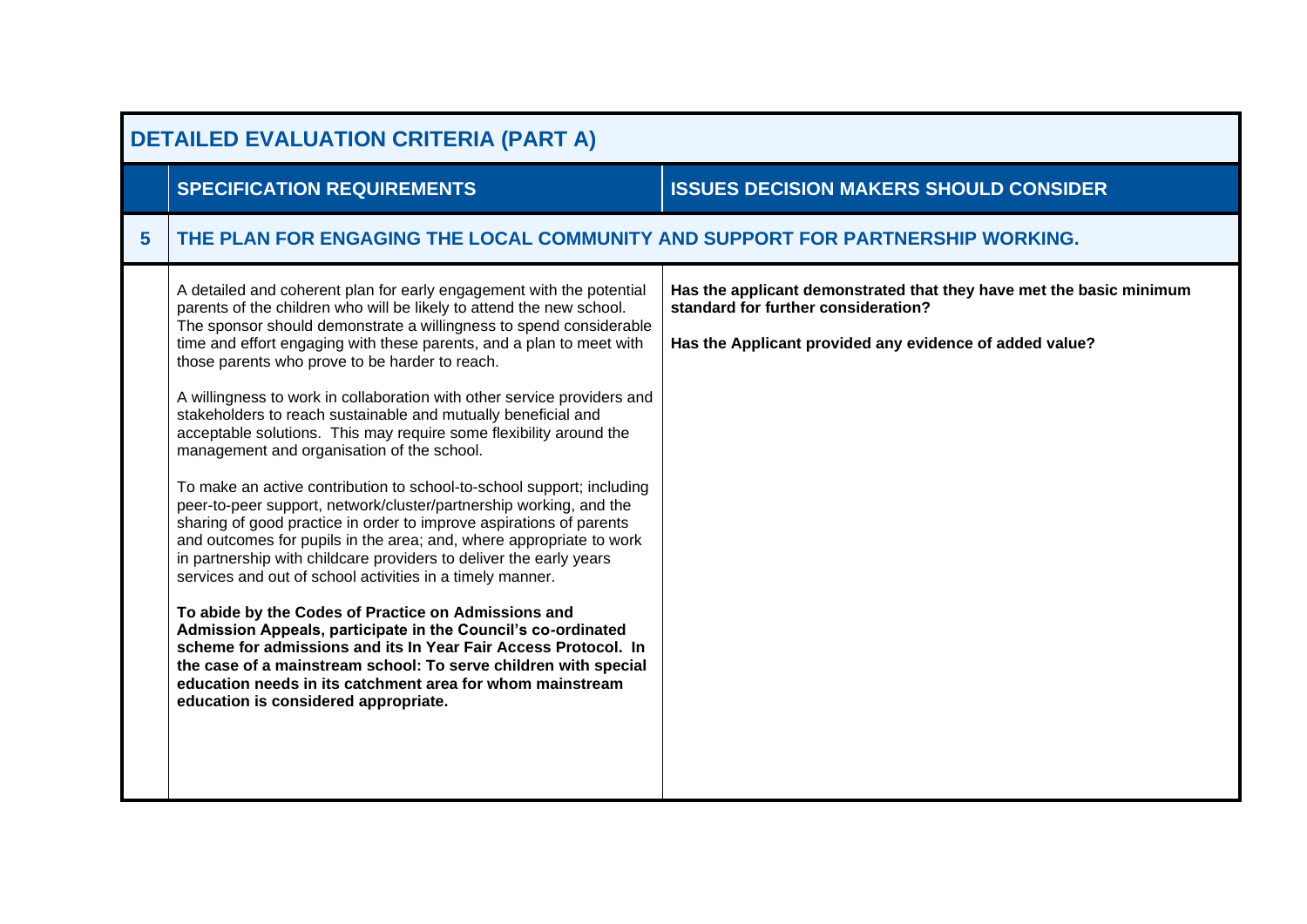|                | <b>DETAILED EVALUATION CRITERIA (PART A)</b>                                                                                                                                                                                                                                                                                                                                                                                                                                                                                    |                                                                                                                                                                       |  |
|----------------|---------------------------------------------------------------------------------------------------------------------------------------------------------------------------------------------------------------------------------------------------------------------------------------------------------------------------------------------------------------------------------------------------------------------------------------------------------------------------------------------------------------------------------|-----------------------------------------------------------------------------------------------------------------------------------------------------------------------|--|
|                | <b>SPECIFICATION REQUIREMENTS</b>                                                                                                                                                                                                                                                                                                                                                                                                                                                                                               | <b>ISSUES DECISION MAKERS SHOULD CONSIDER</b>                                                                                                                         |  |
|                |                                                                                                                                                                                                                                                                                                                                                                                                                                                                                                                                 |                                                                                                                                                                       |  |
| 6              | <b>EVIDENCE OF STRONG SCHOOL LEADERSHIP AND MANAGEMENT</b>                                                                                                                                                                                                                                                                                                                                                                                                                                                                      |                                                                                                                                                                       |  |
|                | Demonstrates an ambitious vision for the school and high<br>expectations for what every pupil and teacher can achieve<br>and sets high expectations in respect of standards for<br>quality and performance.<br>To strive to eliminate unlawful discrimination and harassment and to<br>actively promote equality.<br>Aims to continually improve teaching and learning, including<br>the management of pupils' behaviour.<br>Evaluates the school's strengths and weaknesses and uses<br>their findings to promote improvement. | Has the applicant demonstrated that they have met the basic minimum<br>standard for further consideration?<br>Has the Applicant provided any evidence of added value? |  |
| $\overline{7}$ | DEMONSTRATE SUFFICIENT ORGANISATIONAL CAPACITY AND EVIDENCE OF SOUND GOVERNANCE<br><b>STRUCTURES, INCLUDING GOOD FINANCIAL MANAGEMENT</b>                                                                                                                                                                                                                                                                                                                                                                                       |                                                                                                                                                                       |  |
|                | Details of the proposed organisation of the academy sponsor and how<br>the new school will fit into the overall arrangements.<br>Evidence that the sponsor has sufficient high-quality personnel to set<br>up and manage another school.                                                                                                                                                                                                                                                                                        | Has the applicant demonstrated that they have met the basic minimum<br>standard for further consideration?<br>Has the Applicant provided any evidence of added value? |  |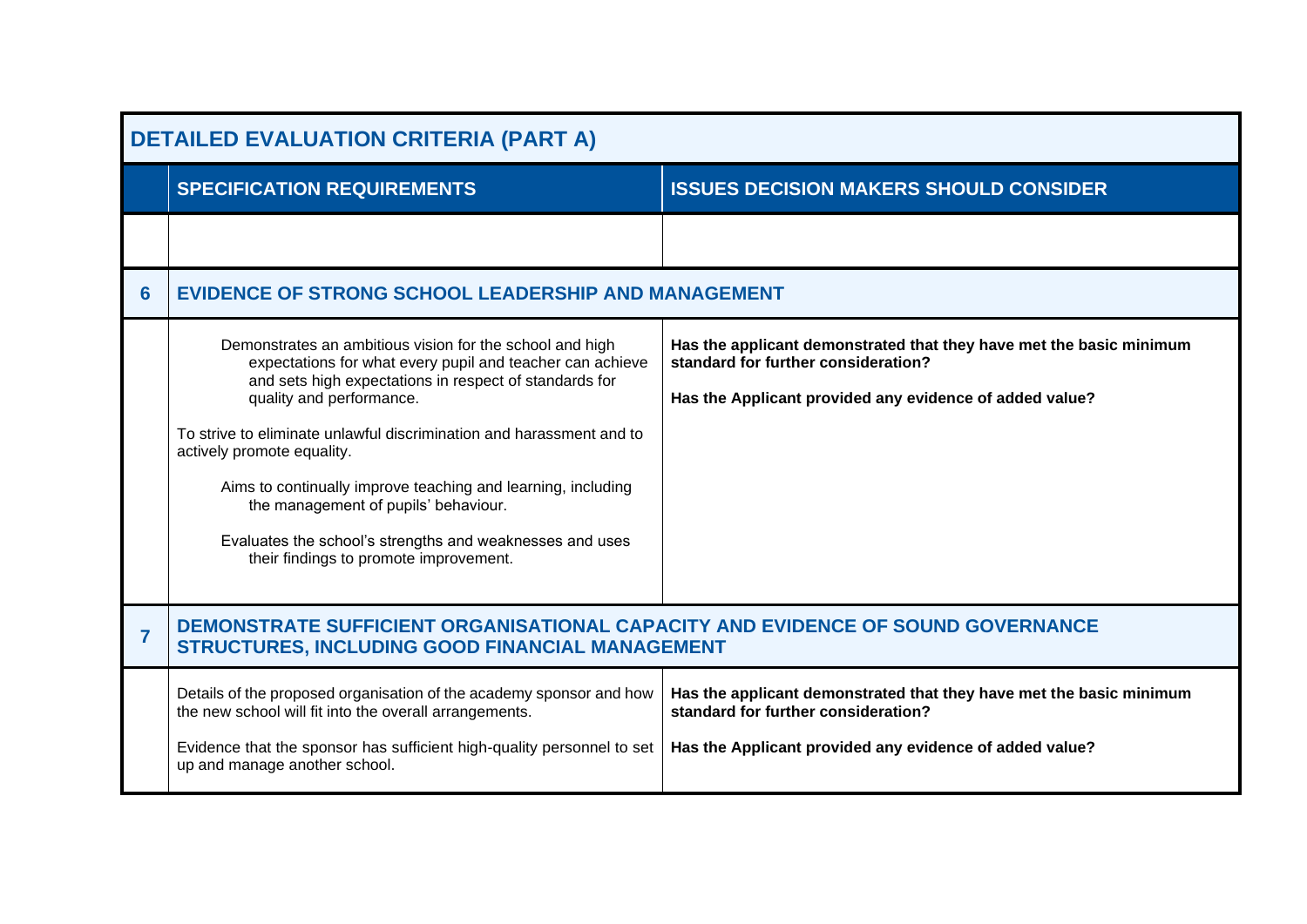|   | <b>DETAILED EVALUATION CRITERIA (PART A)</b>                                                                                                                                                                                                                                                            |                                                                                                                                                                       |  |
|---|---------------------------------------------------------------------------------------------------------------------------------------------------------------------------------------------------------------------------------------------------------------------------------------------------------|-----------------------------------------------------------------------------------------------------------------------------------------------------------------------|--|
|   | <b>SPECIFICATION REQUIREMENTS</b>                                                                                                                                                                                                                                                                       | <b>ISSUES DECISION MAKERS SHOULD CONSIDER</b>                                                                                                                         |  |
|   | Demonstrates an understanding of Cambridgeshire's comparative low<br>level of funding.<br>An example of how the governance structure might look like for the<br>new school.<br>Evidence of an understanding of what constitutes good financial<br>management.                                           |                                                                                                                                                                       |  |
| 8 | EVIDENCE OF A WELL THOUGHT OUT IMPLEMENTATION PLAN FOR OPENING THE NEW SCHOOL                                                                                                                                                                                                                           |                                                                                                                                                                       |  |
|   | The Applicant should provide a well thought out and robust<br>Implementation Plan.<br>Evidence of pre-discussion with the Council with regard to the overall<br>plan for implementation of the new school.<br>Evidence of support for the proposal?<br>Evidence of any local objection to the proposal? | Has the applicant demonstrated that they have met the basic minimum<br>standard for further consideration?<br>Has the Applicant provided any evidence of added value? |  |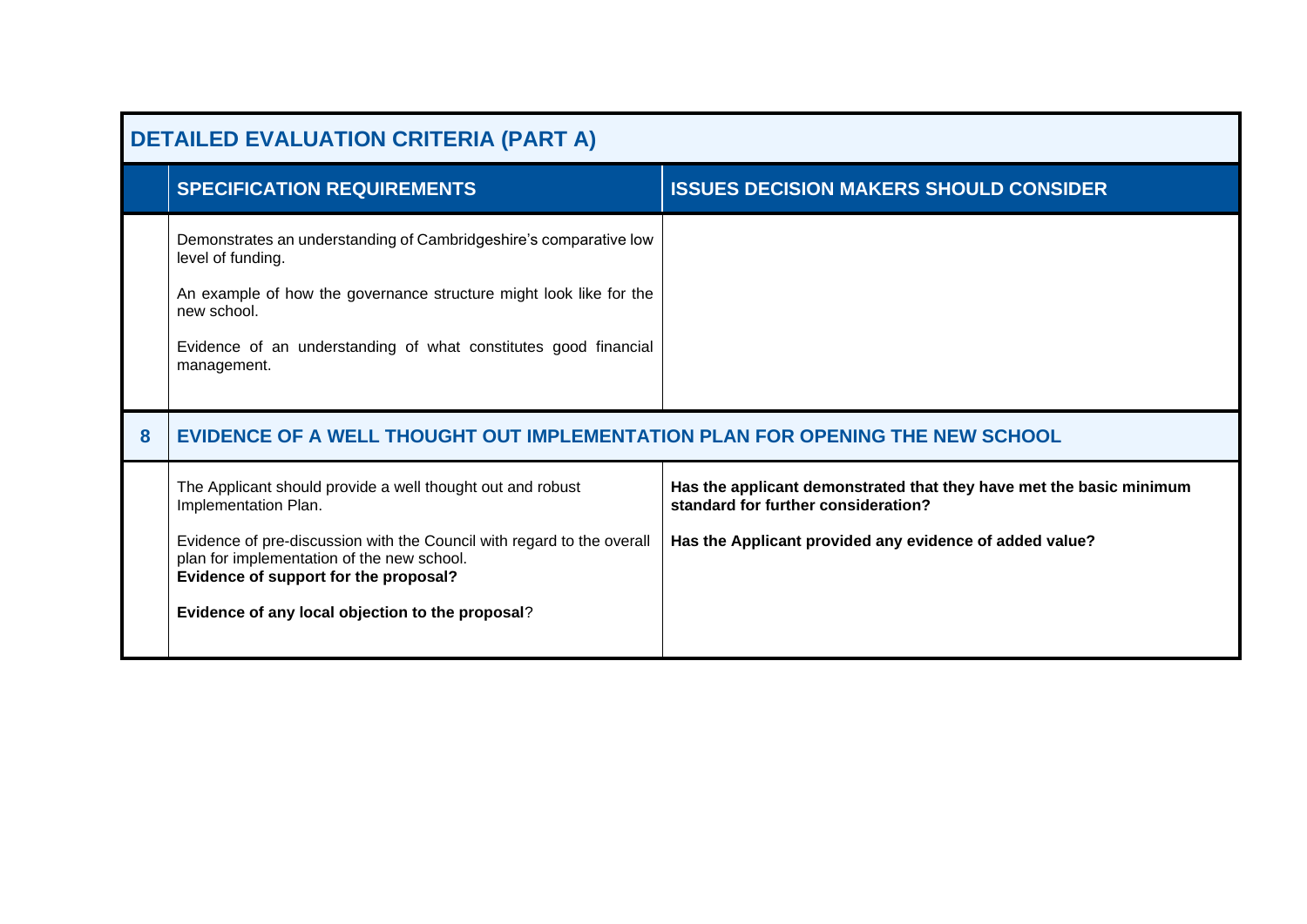|                | <b>DETAILED EVALUATION CRITERIA (PART B)</b>                                                                                                                                                  |                                                                                                                                    |
|----------------|-----------------------------------------------------------------------------------------------------------------------------------------------------------------------------------------------|------------------------------------------------------------------------------------------------------------------------------------|
|                | <b>SPECIFICATION REQUIREMENTS</b>                                                                                                                                                             | <b>ISSUES DECISION MAKERS SHOULD CONSIDER</b>                                                                                      |
|                | RESPONSE TO SCRUTINY OF THE IMPLEMENTATION PLAN FOR OPENING THE NEW SCHOOL.                                                                                                                   |                                                                                                                                    |
|                | The Applicant should be able to fully explain and justify the<br>implantation plan provided at the bid stage.                                                                                 | Does the applicant appear confident and can they fully explain and provide<br>evidence of a well thought out and deliverable plan? |
| $\overline{2}$ | WHAT DIFFERENTIATES THE PROPOSAL FROM THOSE OF OTHER PROPOSERS?                                                                                                                               |                                                                                                                                    |
|                | An understanding of the important issues that need to be dealt with<br>when starting a new school along with innovative methods for dealing<br>with them and how these should be prioritised. | What evidence is given of added value that the applicant can bring to the new<br>school?                                           |
| 3              | PLANNED TRANSITION FROM OPENING WITH ONE YEAR GROUP THROUGH TO FILLING THE SCHOOL                                                                                                             |                                                                                                                                    |
|                | A good understanding of the issues around growing a school from<br>one year group through to filling the school or in the alternate case,<br>opening a school across its specified age range. | Does the applicant understand some of the reasons for growing a school this<br>way, and the associate challenges and or benefits?  |
| 4              | CAPACITY AND CAPABILITY IN TERMS OF GOVERNANCE, FINANCE AND RESOURCES                                                                                                                         |                                                                                                                                    |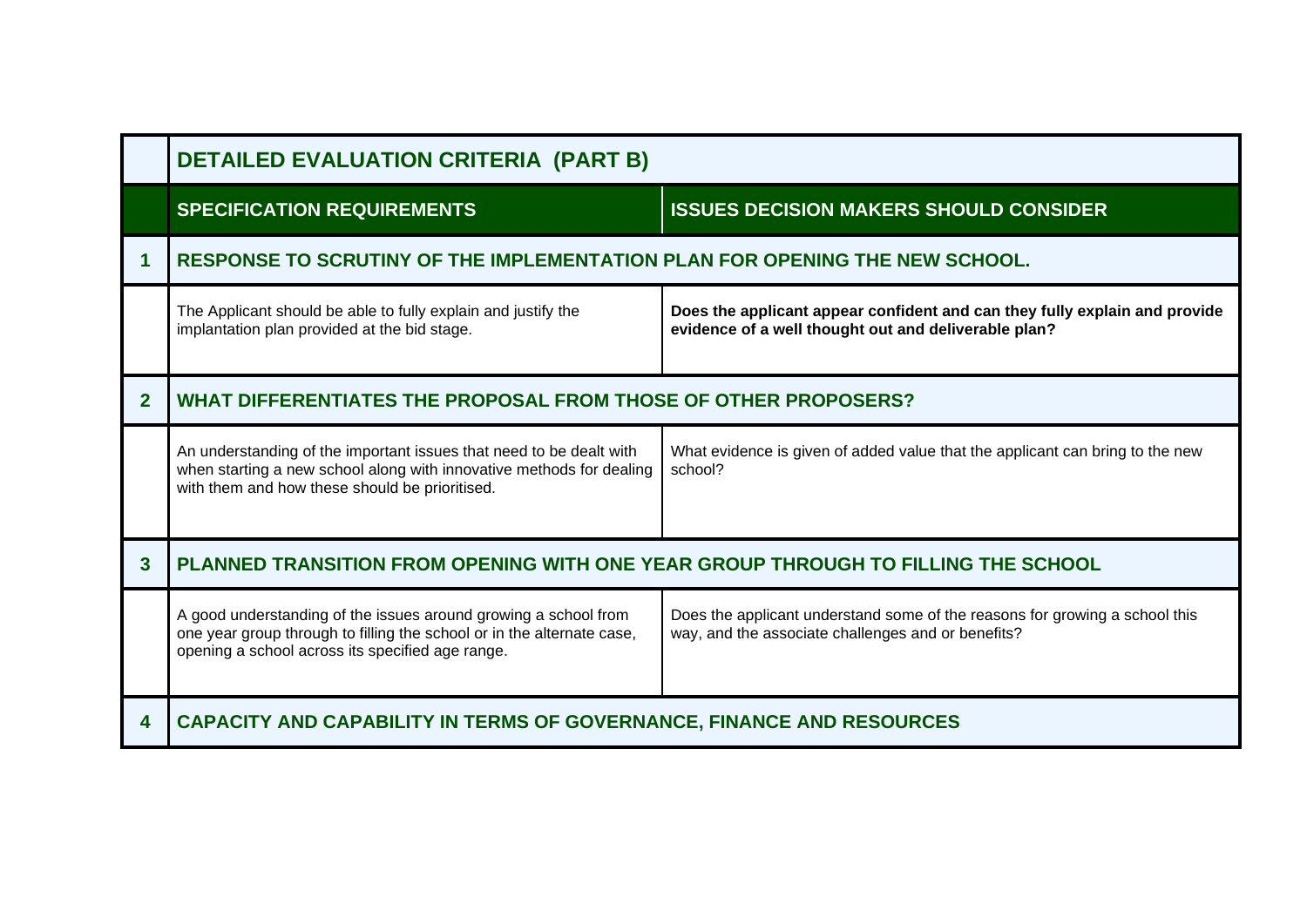|   | <b>DETAILED EVALUATION CRITERIA (PART B)</b>                                                                                                                                                                                                                                                                                                                                                                                                                                                                            |                                                                                                                                                                         |
|---|-------------------------------------------------------------------------------------------------------------------------------------------------------------------------------------------------------------------------------------------------------------------------------------------------------------------------------------------------------------------------------------------------------------------------------------------------------------------------------------------------------------------------|-------------------------------------------------------------------------------------------------------------------------------------------------------------------------|
|   | <b>SPECIFICATION REQUIREMENTS</b>                                                                                                                                                                                                                                                                                                                                                                                                                                                                                       | <b>ISSUES DECISION MAKERS SHOULD CONSIDER</b>                                                                                                                           |
|   | Details of the proposed organisation of the academy sponsor and how<br>the new school will fit into the overall arrangements.<br>Evidence that the applicant has sufficient high-quality personnel to set<br>up and manage another school in cases where they are already<br>managing schools.<br>Demonstrates an understanding of Cambridgeshire's comparative low<br>level of funding.<br>An example of how the governance structure might look like for the<br>new school.<br>Evidence of good financial management. | The Applicant should be able to confidently demonstrate/prove that the<br>organisation has the current operational capacity and skills required to<br>open a new school |
| 5 | CHAMPIONING THE NEEDS OF VULNERABLE CHILDREN AND PROPOSALS FOR NARROWING THE ATTAINMENT<br><b>GAP IN CAMBRIDGESHIRE.</b>                                                                                                                                                                                                                                                                                                                                                                                                |                                                                                                                                                                         |
|   | A detailed underlying knowledge of the narrowing the attainment gap<br>agenda in Cambridgeshire.                                                                                                                                                                                                                                                                                                                                                                                                                        | How good is the applicant's grasp of issues surrounding dealing with<br>vulnerably children?                                                                            |
|   | A good explanation as to how the new school will cater for the<br>specific needs of the most vulnerable children.                                                                                                                                                                                                                                                                                                                                                                                                       | Does the applicant appear confident and enthusiastic when answering<br>questions on this topic?                                                                         |

**Contact:**

## **Hazel Belchamber**

Head of Service 0-19 Place Planning and Organisation Service